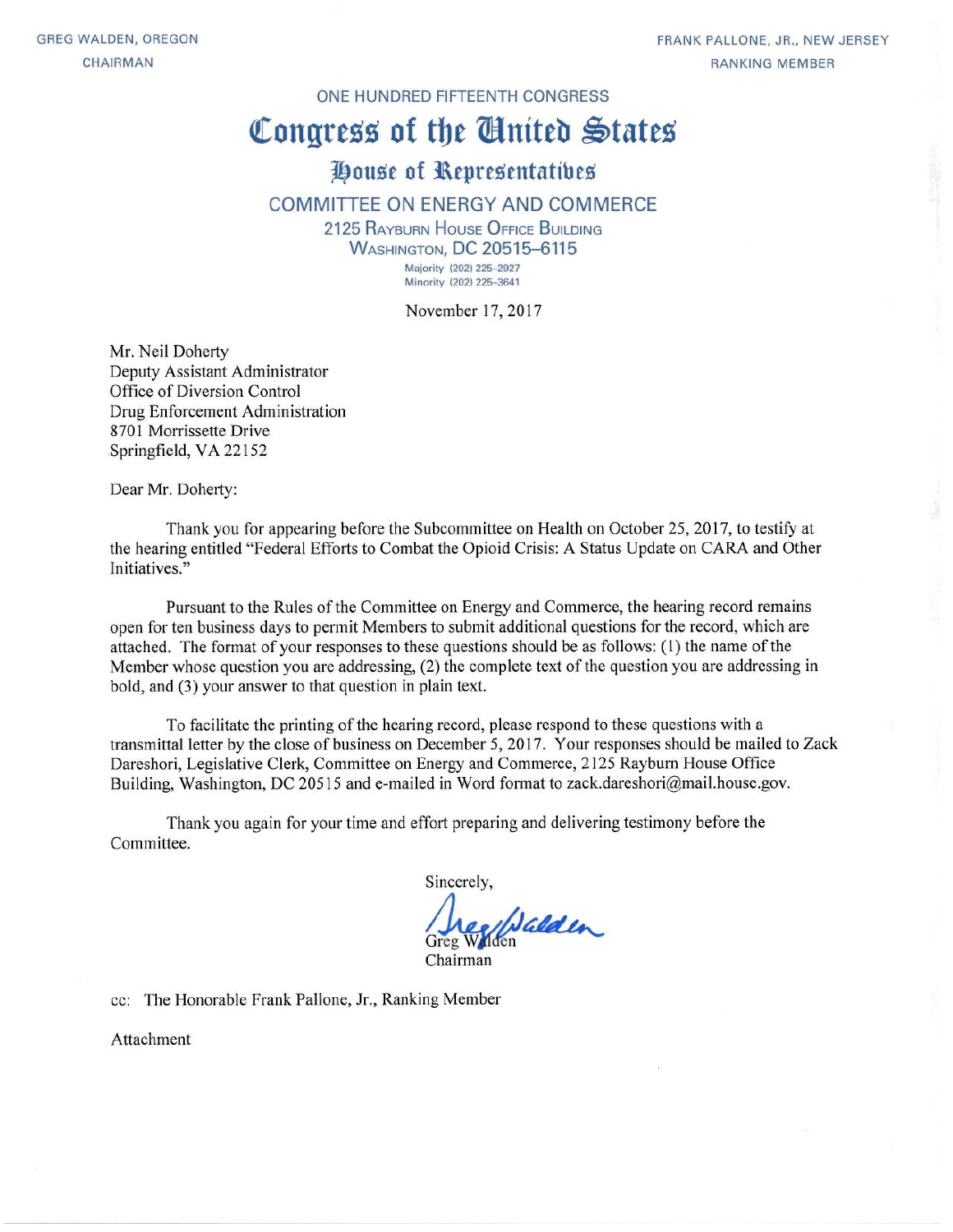### **Attachment — Additional Questions for the Record**

#### **The Honorable Adam Kinzinger**

1. With respect to Prescription Drug Monitoring Programs, what issues should we be aware of regarding PDMP access by law enforcement personnel?

#### **The Honorable Bill Flores**

A serious problem in the opioid epidemic is synthetic drugs. The DEA released it's 2017 National Drug Threat Assessment Monday. One of the findings was, and I quote, "Overdose deaths, already at high levels, continue to rise. The increased mixing of heroin with analogues of the highly-potent synthetic opioid fentanyl and other synthetic opioids has exacerbated this situation."

Our colleague, Mr. Katko of New York, testified before this committee earlier this month about a bill he has that help protect our communities from synthetics and analogues. Now, there is still work to be done on his proposal – which has passed the Judiciary Committee, I should note.

- 1. Mr. Doherty, has the DEA focused any attention on providing technical comments on the Katko bill, titled the Stop the Importation and Trafficking of Synthetic Analogues Act – or SITSA for short?
- 2. Are there tools that the DEA has requested from Congress to help combat synthetics?

I understand law enforcement desires additional scheduling authorities, while researchers have concerns with how this may unintentionally impact the scientific community's ability to study compounds for groundbreaking medications.

3. Is there a way we can strike a balance of scheduling these rapidly-multiplying analogues in a timelier manner while also protecting the important work being done by scientific researchers?

#### **The Honorable Chris Collins**

- 1. As PDMPs have evolved in recent years, incorporating PDMP data into a prescriber or pharmacist's clinical workflow seems to be the key to ensuring that the data is used effectively while also increasing efficiency and saving time for providers. What are the barriers currently preventing more states from incorporating PDMP data into clinical workflow?
- 2. We know that the "moment of clarity" when a patient realizes they need to go into treatment can be short-lived, and having resources in place to immediately connect patients to treatment is critical to the chances of recovery. When a PDMP does indicate a patient has been "doctor shopping" and potentially has a substance use disorder, what policies are in place to direct them to treatment if they wish to go? If none exist, how could we help encourage them to access treatment at that time?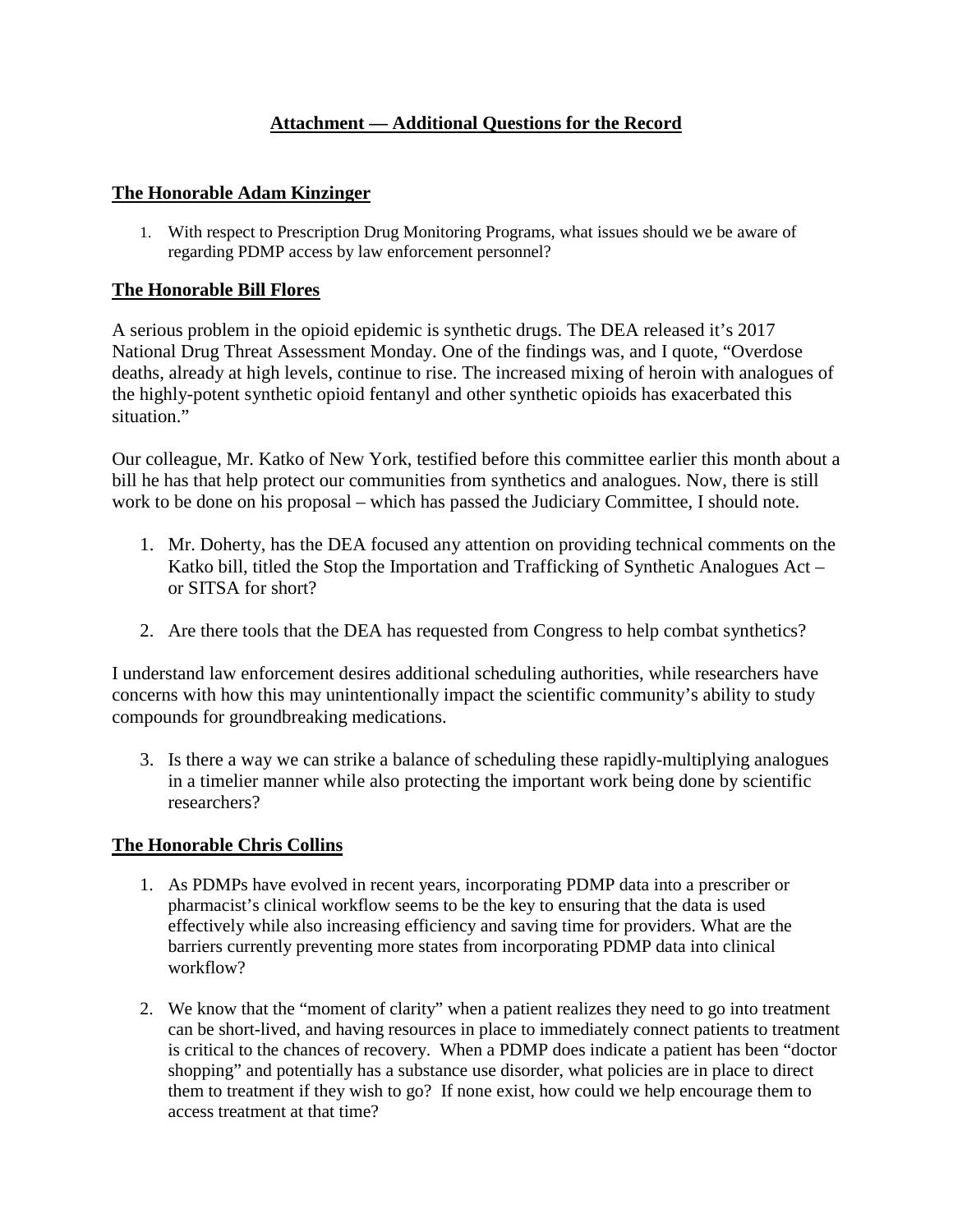3. Some states such as Massachusetts have started using data as a weapon in the fight against opioids. They are combining data from prescription records, death records, medical examiners… even prisons. For example, they found that a person who is released from jail in Massachusetts has a 56 times greater chance of dying from an overdose than the average person. They are using that information to make better policy decisions, as well as to identify specific individuals who are in need of services. States are supposed to be the laboratories of democracy. What has the CDC learned from states in their use of data analytics? Is there a plan to use data to fight the opioid crisis?"

#### **The Honorable Buddy Carter**

Under CARA, prescribers can write up to three 30-day prescriptions without any refills. You can look into how pharmacists could play a larger role and ways to address prescriber behavior. Additionally, you can ask questions about limiting prescriptions for acute pain needs, such as dental work or minor surgeries with the possibility for a limited refill.

- 1. Mr. Doherty, under CARA, prescribers were allowed to write up to three 30-day prescriptions for a patient but no refills. While CARA took some great steps forward, I think it's worth taking another look at its progress and ways to improve the program. One area I'd like to raise would be limiting prescriptions for acute pain procedures and needs. As a pharmacist, I've seen people come in with 30 day prescriptions for minor dental procedures. Have you looked in to that possibility and what would be the DEA's outlook on such a move?
- 2. Would the DEA be willing to look at reducing the number of prescriptions for opioids and allowing for one, limited refill of the prescription? I believe it could help to reduce the amount in circulation as well as address some of these accessibility needs we've brought up through take-back programs.

October 28th is the 14th National Drug Take-Back Day. During your tenure in the state legislature, you helped create the program that turned in 9,630 pounds of unwanted medications during the April drive in Georgia.

- 3. How would the DEA approach a national mail-in take-back program across the country? What sort of security concerns and guidelines would need to be addressed to make it effective?
- 4. On top of those concerns, would a nominal fee paid by the patient be able to cover the costs of such a program?

#### **The Honorable Pete Olson**

1. Of the grant funding provided for in CARA, how much funding has been allocated to state prescription drug monitoring programs (PDMPs)? Do you think states need additional federal grant funding to improve their PDMP or to fund clinical workflow integrations?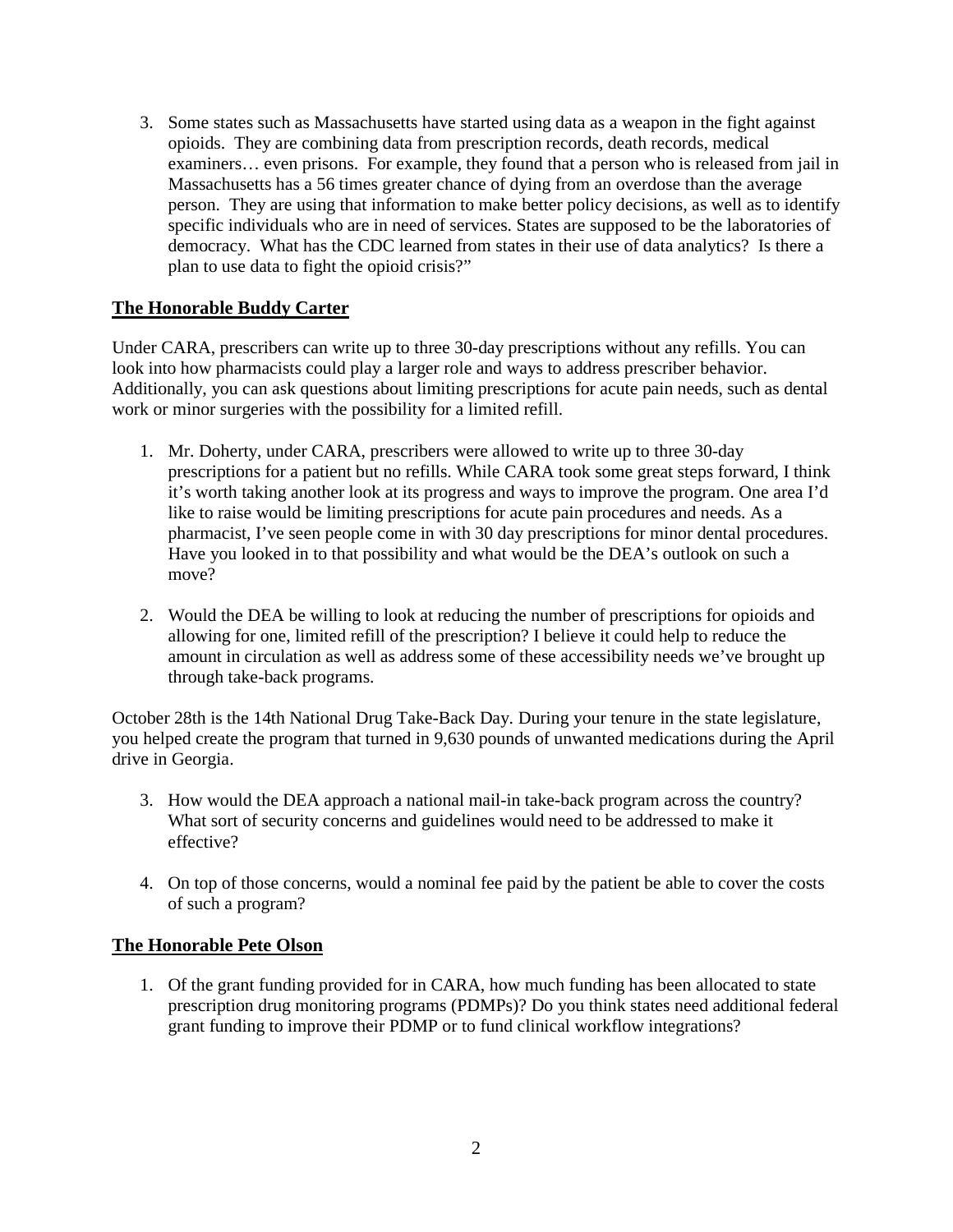#### **The Honorable Susan Brooks**

1. I have heard you say that preventing drug use before it begins is the is the most cost-effective way to reduce drug use and its consequences. In your opinion, what are the characteristics of successful prevention intervention programs? Besides lack of resources, what are the barriers to implementing intervention programs?

### **The Honorable Markwayne Mullin**

1. I introduced H.R.3528, the Every Prescription Conveyed Securely Act, with Katherine Clark (D-MA), to require e-prescribing of controlled substances (EPCS) under Medicare Part D. As you may know, the President's Commission on Opioids recommended that the use of eprescribing of opioids should be encouraged. Since the DEA relaxed its prohibition of eprescribing for controlled substances in 2010, e-prescribing has expanded for Medicare beneficiaries and six states have mandated its use specifically for controlled substances. Does the DEA have a position on this legislation? Please explain the DEA's position and any concerns it may have with EPCS.

### **The Honorable Ben Ray Lujan**

In the U.S., we still have too few locations to drop off unwanted and expired medication – some of which can be dangerously addictive or fatally lethal in even small doses – like fentanyl. According to the 2017 National Drug Threat Assessment, in 2015, over half of people who misused prescription pain relievers, like opioids, got them from a friend or relative while roughly 34% got them from one doctor.

- 1. Administrator Doherty, what is the DEA doing to combat the misuse of pain relievers that are given by, bought from, or stolen from family friends?
- 2. What is the DEA doing to make it harder to misuse of prescription drugs attained directly from doctors?
- 3. I'm aware of private sector organizations such as CVS and Walgreen's that are working diligently to provide more drop-off locations in their stores and local communities. What would it take to have drop-off locations for controlled substances in every community in the United States? What is the public sector doing to aid the private sector in these efforts?

Addressing the opioid epidemic is going to require a multi-faceted approach. We cannot cure opioid addiction through law enforcement or treatment alone. We must also work to address the problem at the start. This means we should also be adopting policies and practices to reduce the amount of opioids that are available in circulation, and educating health care providers on opioids, pain management, and non-opioid pain alternatives.

Approximately 80 percent of the legal global opioid supply is consumed in the United States. Based on 2015 sales, the top five opioid products were made by Purdue Pharma, Johnson & Johnson, Insys Therapeutics, Mylan and Depomed, according to sales. A 2016 survey by the National Safety Council revealed that about 99 percent of physicians exceed the recommended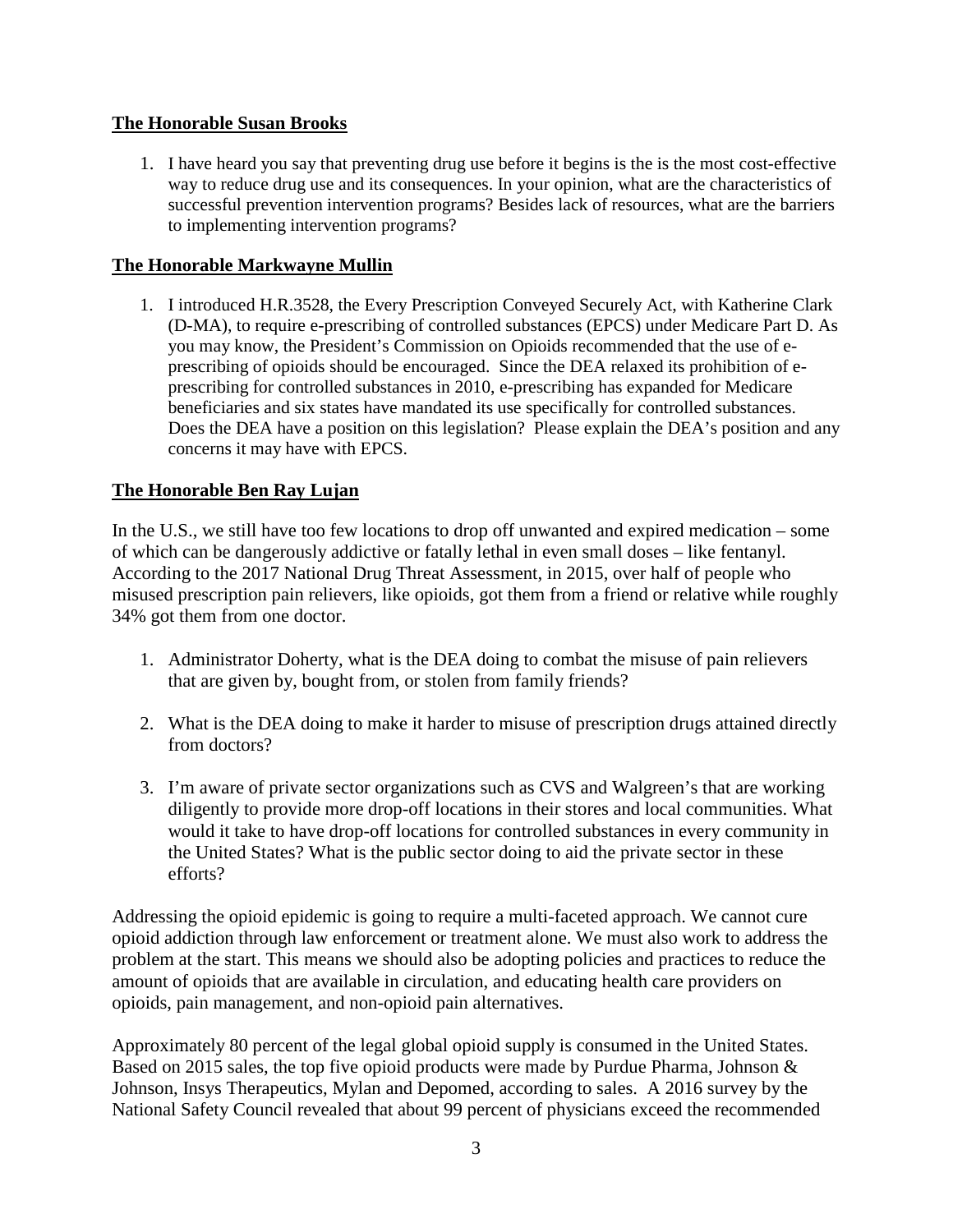three-day dosage limit, with a quarter of them writing prescriptions for a full month and thus overprescribing these types of medications.

Members of this Committee have called for additional prescriber education and training to this effect and I want to learn more about what role FDA and DEA can play in this process.

4. Mr. Doherty, as you know, a number of stakeholders have called for mandatory prescriber training on opioids to be a requirement of DEA registration. What role do you see prescriber education playing in addressing the opioid crisis, and what role has, or can, DEA play in ensuring health care practitioners are properly informed about the benefits and risks of opioids and the role appropriate prescribing can play in addressing the opioid epidemic?

In 2015, 33,000 Americans died from opioids. According to the CDC, almost half of those deaths were from prescription opioids. *The New York Times* reports that in 2016, overdoses from all drugs was the leading cause of death of people under the age of 50. Drug overdoses now kill more Americans each year than at the height of the HIV epidemic and the worst year for auto accident deaths. The *Times* and drug use experts attribute the sharp rise in all drug overdose deaths to the rise of opioids. What we need to fight this epidemic is continued and reliable longterm investments in prevention, treatment, recovery, and monitoring.

The President's budget proposal for fiscal year 2018, coupled with other administration initiatives, takes several steps back in the fight against opioid addiction, including a cut in funds for SAMHSA. Overall, the President's proposed budget cuts HHS by 16.2 percent, the CDC by 17 percent and NIH by 19 percent. It cuts funding for addiction research, treatment and prevention. Even the White House Office on National Drug Control Policy would take a 95 percent hit.

- 5. Deputy Assistant Administrator Doherty, do you have all of the tools you need to stop the opioid epidemic?
- 6. How will the DEA allocate its 3.7 percent boost in funding in the President's budget proposal to fight the opioid epidemic?

Opioid addiction is not a new problem. Misuse of and addiction to pharmaceuticals has existed for centuries, ever since morphine was heralded in the 1850s as a solution to our opium addiction problem– until it, in turn, morphine became a larger problem, as did heroin, and then methadone. Today, we understand the importance of pain relieving agents, but as my constituents continue to perish at alarming rates due to these drugs, we need to be working together to address the crisis. The public and private sectors can and should work together to swiftly address the opioid epidemic. The Reagan-Udall Foundation for the FDA is an independent 501(c)(3) not-for-profit organization created by Congress for the purpose of advancing regulatory science that is necessary to helping the FDA accomplish its mission. The Foundation was created by Congress in the Food and Drug Administration Amendments Act of 2007 (FDAAA) to address regulatory science challenges of the 21st century. The central focus of the Foundation is to assist in the creation of new, applied scientific knowledge, tools, standards, and approaches the FDA needs to